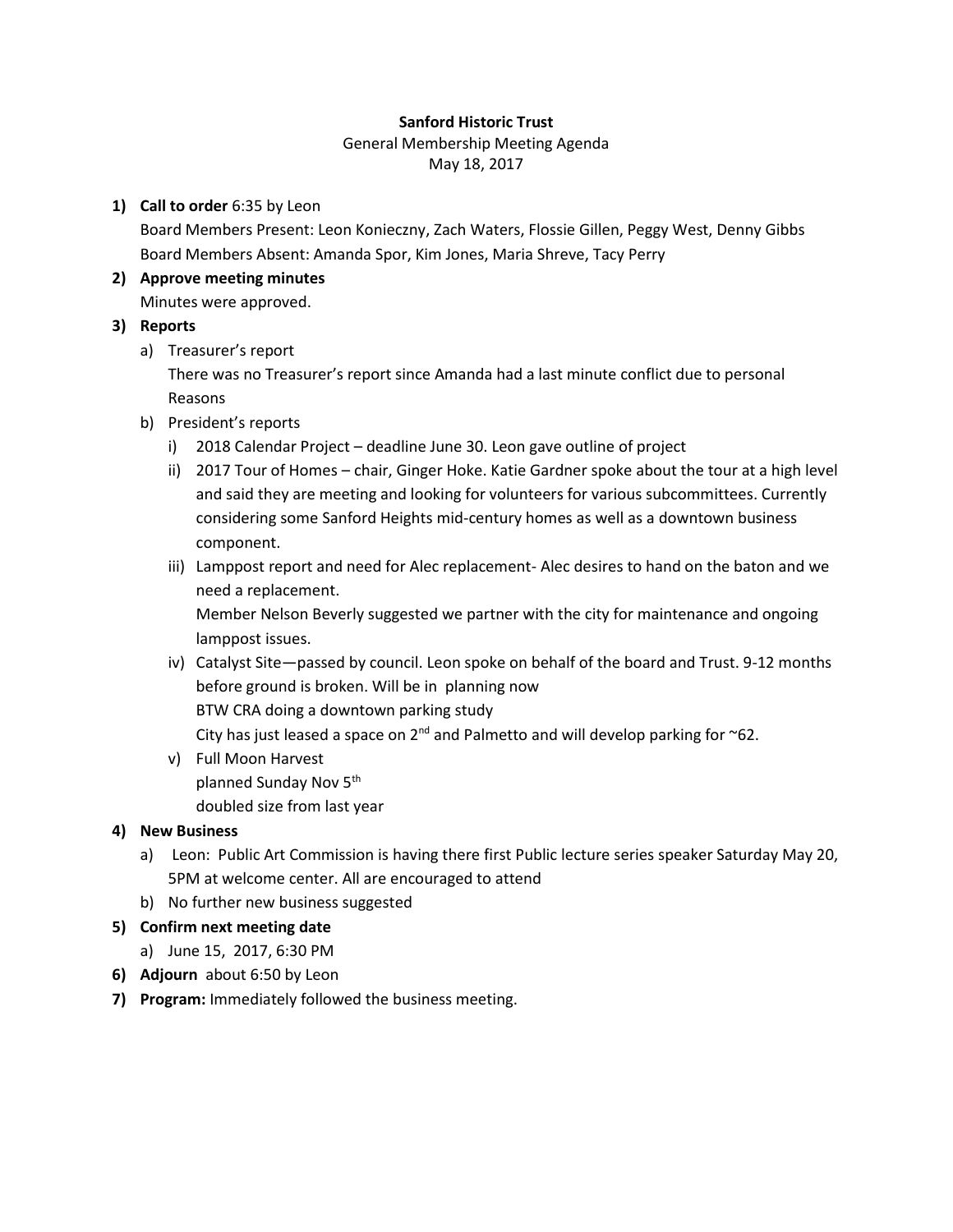# Program

## 1. Historic Preservation Awards

Committee:

- Denny Gibbs, chair
- Flossie Gillen
- Peggy West
- Lyn Fears
- Tammy Agnini
- Jay PacPhee

This year's residential winners are:

Donald and Tracy Bailey 1015 Magnolia Avenue Circa 1925

Pie in the Sky, Inc. 1215 Palmetto Avenue Circa 1911

Brian and Melinda Tooley 429 Summerlin Avenue Circa 1915

This year's commercial winners are:

- Inner Compass Brewing Co. 300 East  $2^{nd}$  Street Circa 1948
- 2<sup>nd</sup> Street Station, LLC. / Richard Presti 818 S French Avenue Circa 1958

Denny showed slide and some before/after pictures.

## 2. Recognition of 2016, the 28<sup>th</sup> annual Tour of Homes co-chairs

- **•** Tammy Agnini
- Angela Beverly

Each were presented with gift certificates for Hollerbach's Willow Tree Café and the Imperial in thanks for their dedication and hard work on the 2016 Tour of Homes. The board felt it important to support advertisers and sponsors of the tour as well.

Leon wrote: On behalf of the membership and Board of Directors of the Sanford Historic Trust, I would like to recognize you for your leadership and contribution to the work of the Trust as co-chairperson of the 2016, 28th annual Holiday Tour of Homes. On behalf of the Board and the Trust, please accept the enclosed gift certificates as a small token of our appreciation for your hard work and dedication in leading a successful tour.

Thank you.